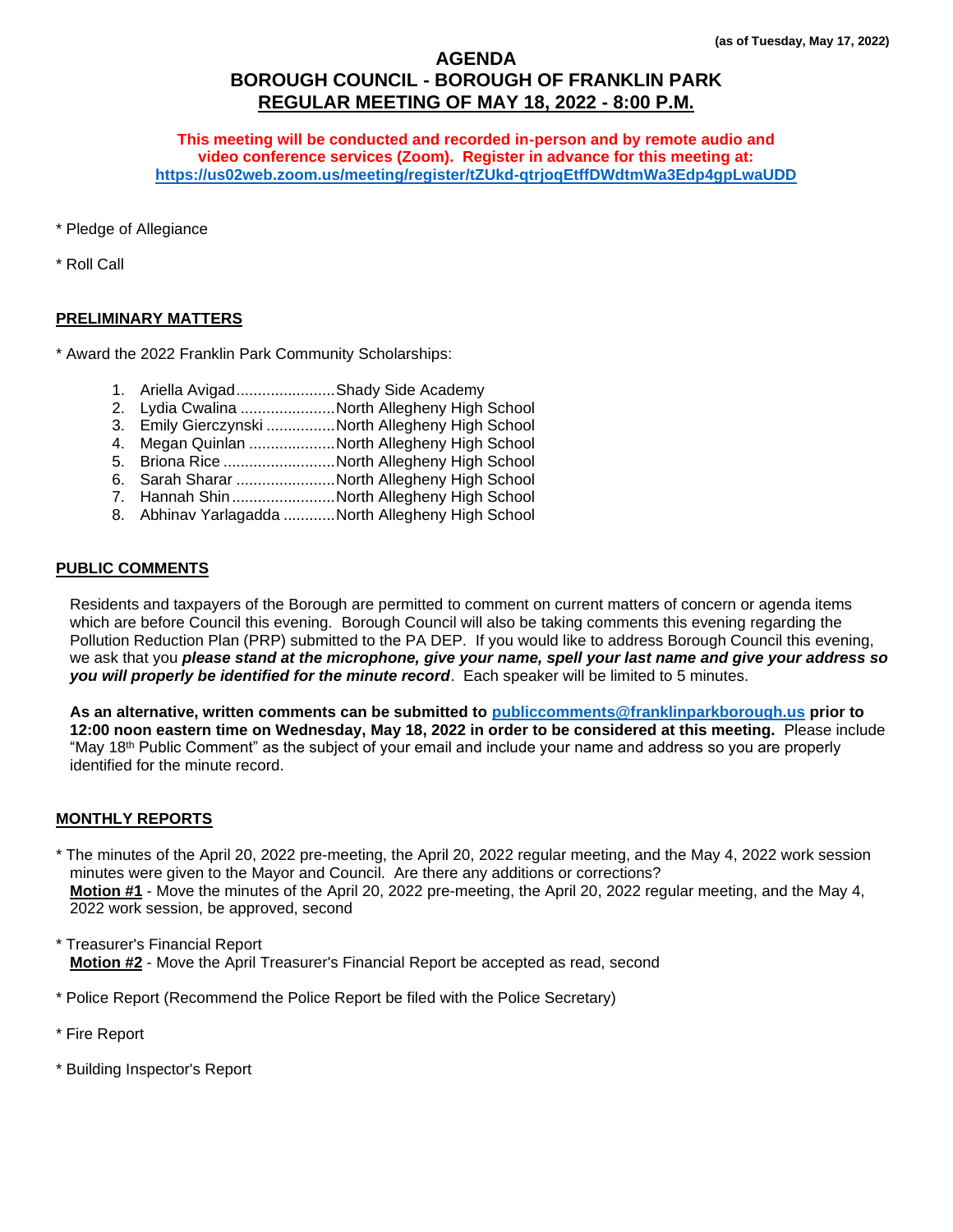## **ANNOUNCEMENT OF EXECUTIVE SESSION**

\* Borough Council held an executive session on April 20, 2022 to discuss a potential property purchase, Public Works/Parks contract negotiations, Odorisio potential litigation, Willow Ridge potential litigation and Summer Fields potential litigation, and Borough Council held an executive session on May 4, 2022 to discuss the Yochus litigation, Odorisio litigation, Bliss Land Development potential litigation, Davies potential litigation, Matteo potential litigation, personnel, potential property purchase and the Public Works/Parks contract.

## **OLD BUSINESS**

\* None

## **NEW BUSINESS**

\* **Motion #3** - Move Council authorize the payment of the bills, which have been reviewed and approved since the last meeting, second

## **Public Hearing – Ordinance No. 666-2022, Farmers' Markets**

Motion #4 - Move to enact Ordinance No. 666-2022 amending Chapter 212 in the Code of the Borough of Franklin Park, "Zoning," to: (1) allow farmers' markets as an accessory conditional use within the R-4 zoning district; (2) to amend the defined term "farm market" to "farm stand" and to add a definition of "farmers' market;" (3) to amend the requirements applicable to "farm stands" and to add requirements for "farmers markets" contained in § 212-1909, including setbacks, hours of operation, parking, and other reasonable conditions; (4) to amend Attachment 1 to reflect the changes in defined terms and addition of farmers' markets as an accessory use; (5) to repeal all inconsistent ordinances; (6) to establish a savings clause; and (7) to establish the ordinance effective date, second

#### **Summarize Ordinance No. 667-2022, Peddling and Soliciting**

- **Motion #5** Move to enact Ordinance No. 667-2022 amending Chapter 154, "Peddling and Soliciting," in the Code of the Borough of Franklin Park to amend and restate the regulations for residential door-to-door peddling, soliciting, canvassing, and transient retail business licenses, and to establish fine and penalties, second
- \* **Introduce Ordinance No. 668-2022** accepting the dedication of additional right-of-way along Brandt School Road for the installation of the sidewalk in the Summer Fields Plan of Lots as the same are laid out and recorded in the Allegheny County Department of Real Estate in Plan Book Volume 294, Page 118; addressing a maintenance agreement; and requiring the developer to reimburse the Borough's expenses. This ordinance will be advertised for potential action at the June regular meeting.
- \* **Motion #6** Move to reapprove Resolution No. 1262-2021 approving Land Development Application No. LPF-21-04-01 submitted by Orchard Hill Church for the Orchard Hill Church Pavilion Project for a pavilion building to be located at 2551 Brandt School Road in the M-2 zoning district, with all of the conditions as set forth when Resolution No. 1262- 2021 was originally adopted on May 19, 2021, second
- **Motion #7** Move the Real Estate Tax Collector be exonerated from collecting Borough real estate taxes in the amount of \$297.47, and the Borough be exempted from paying these Borough real estate taxes, second
- \* **Motion #8** Move to authorize the annual donation of \$30,000.00 to the McCandless-Franklin Park Ambulance Authority, second
- \* **Motion #9** Move the following 2022 spring commodities bid be awarded as submitted to the SHACOG Purchasing Alliance for its bid opening on March 10, 2022:

Thermoplastic Pavement Markings..............................Ennis-Flint, Inc., Greensboro, NC 27410, second